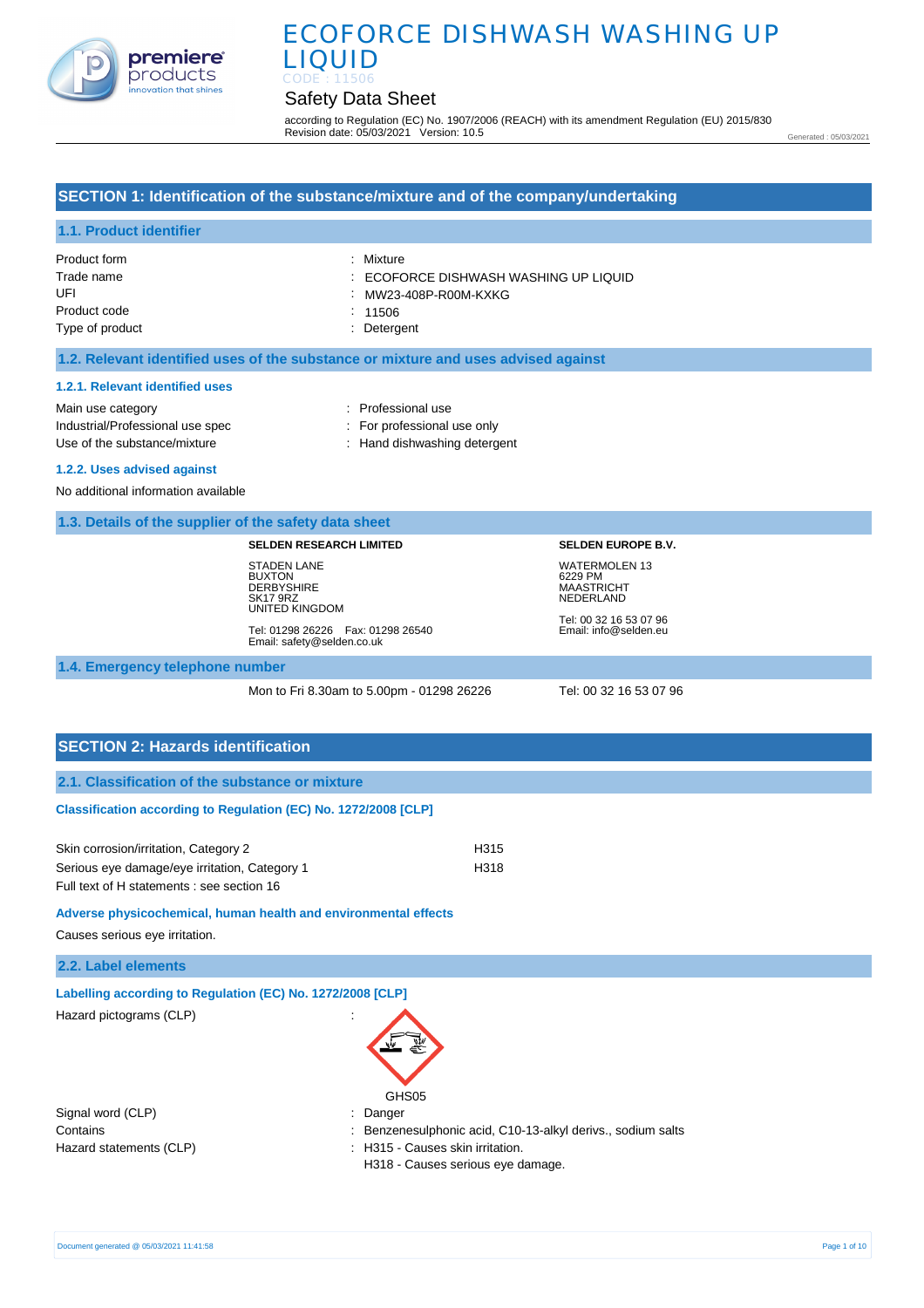# Safety Data Sheet

according to Regulation (EC) No. 1907/2006 (REACH) with its amendment Regulation (EU) 2015/830

| Precautionary statements (CLP) | : P264 - Wash hands thoroughly after handling.<br>P280 - Wear eye protection, protective gloves.<br>P302+P352 - IF ON SKIN: Wash with plenty of soap, water.<br>P305+P351+P338 - IF IN EYES: Rinse cautiously with water for several minutes. Remove<br>contact lenses, if present and easy to do. Continue rinsing.<br>P315 - Get immediate medical advice/attention. |
|--------------------------------|------------------------------------------------------------------------------------------------------------------------------------------------------------------------------------------------------------------------------------------------------------------------------------------------------------------------------------------------------------------------|
| EUH-statements                 | P362+P364 - Take off contaminated clothing and wash it before reuse.<br>: EUH208 - Contains reaction mass of 5-chloro-2-methyl-2H-isothiazol-3-one and 2-methyl-<br>2H-isothiazol-3-one (3:1). May produce an allergic reaction.                                                                                                                                       |

# **2.3. Other hazards**

No additional information available

# **SECTION 3: Composition/information on ingredients**

# **3.1. Substances**

## Not applicable

# **3.2. Mixtures**

| <b>Name</b>                                                                                       | <b>Product identifier</b>                                                          | $\frac{9}{6}$ | <b>Classification according to</b><br><b>Regulation (EC) No.</b><br>1272/2008 [CLP]                                                                                                                                               |
|---------------------------------------------------------------------------------------------------|------------------------------------------------------------------------------------|---------------|-----------------------------------------------------------------------------------------------------------------------------------------------------------------------------------------------------------------------------------|
| Sodium laurylether sulphate                                                                       | (CAS-No.) 68891-38-3<br>(EC-No.) 500-234-8<br>(REACH-no) 01-2119488639-16          | $5 - 10$      | Eye Dam. 1, H318<br>Skin Irrit. 2, H315                                                                                                                                                                                           |
| Benzenesulphonic acid, C10-13-alkyl derivs., sodium<br>salts                                      | (CAS-No.) 68411-30-3<br>(EC-No.) 270-115-0<br>(REACH-no) 01-2119489428-22          | $5 - 10$      | Acute Tox. 4 (Oral), H302<br>Skin Irrit. 2, H315<br>Eye Dam. 1, H318                                                                                                                                                              |
| Cocamidopropyl betaine                                                                            | (CAS-No.) 147170-44-3<br>(REACH-no) 01-2119489410-39                               | $1 - 5$       | Eye Dam. 1, H318<br>Aquatic Chronic 3, H412                                                                                                                                                                                       |
| Alkyl, C8-10, polyglucoside                                                                       | (CAS-No.) 68515-73-1<br>(EC-No.) 500-220-1<br>(REACH-no) 01-2119488530-36          | $1 - 5$       | Eye Dam. 1, H318                                                                                                                                                                                                                  |
| Alcohol Alkoxylate                                                                                | (CAS-No.) 166736-08-9<br>(REACH-no) Exempt/Polymer                                 | $1 - 5$       | Acute Tox. 4 (Oral), H302<br>Eye Dam. 1, H318                                                                                                                                                                                     |
| reaction mass of 5-chloro-2-methyl-2H-isothiazol-3-<br>one and 2-methyl-2H-isothiazol-3-one (3:1) | (CAS-No.) 55965-84-9<br>(EC Index-No.) 613-167-00-5<br>(REACH-no) 01-2120764691-48 | < 0.1         | Acute Tox. 2 (Inhalation), H330<br>Acute Tox. 2 (Dermal), H310<br>Acute Tox. 3 (Oral), H301<br>Skin Corr. 1C, H314<br>Eye Dam. 1, H318<br>Skin Sens. 1A, H317<br>Aquatic Acute 1, H400 (M=100)<br>Aquatic Chronic 1, H410 (M=100) |

| <b>Specific concentration limits:</b>    |                                                                           |                                                                       |
|------------------------------------------|---------------------------------------------------------------------------|-----------------------------------------------------------------------|
| <b>Name</b>                              | <b>Product identifier</b>                                                 | <b>Specific concentration limits</b>                                  |
| Sodium laurylether sulphate              | (CAS-No.) 68891-38-3<br>(EC-No.) 500-234-8<br>(REACH-no) 01-2119488639-16 | (5 ≤C < 10) Eye Irrit. 2, H319<br>10 $\leq$ C < 100) Eye Dam. 1, H318 |
| Cocamidopropyl betaine                   | (CAS-No.) 147170-44-3<br>(REACH-no) 01-2119489410-39                      | (4 ≤C < 10) Eye Irrit. 2, H319<br>(10 ≤C < 100) Eye Dam. 1, H318      |
| Alkyl, C8-10, polyglucoside              | (CAS-No.) 68515-73-1<br>(EC-No.) 500-220-1<br>(REACH-no) 01-2119488530-36 | (1 ≤C < 10) Eye Irrit. 2, H319<br>10 < C < 100) Eye Dam. 1, H318      |
| Document generated @ 05/03/2021 11:41:58 |                                                                           | Page 2 of 10                                                          |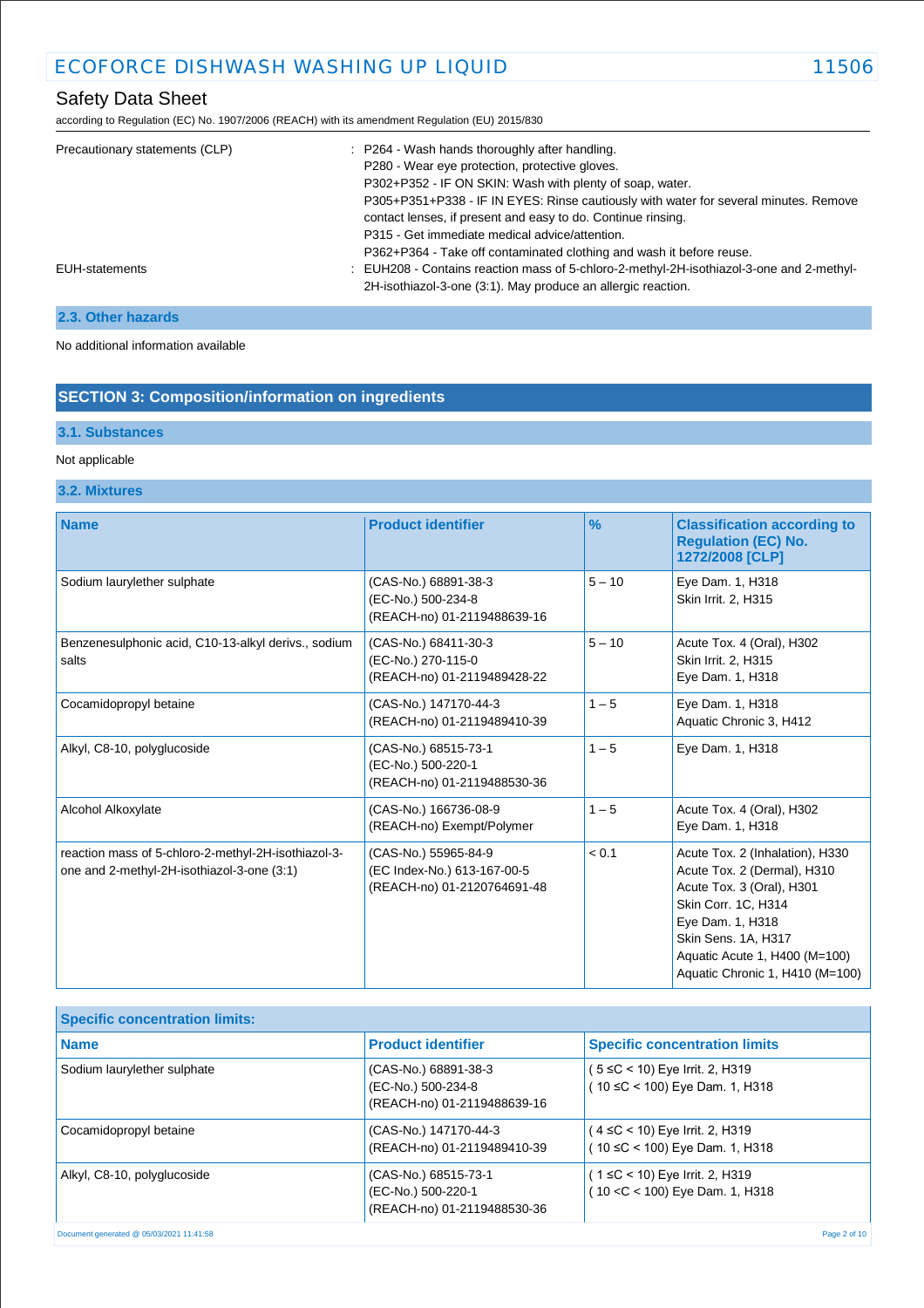# Safety Data Sheet

according to Regulation (EC) No. 1907/2006 (REACH) with its amendment Regulation (EU) 2015/830

| Alcohol Alkoxylate                                                                                | (CAS-No.) 166736-08-9<br>(REACH-no) Exempt/Polymer                                 | $(1 < C \le 10)$ Eye Irrit. 2, H319<br>(10 < C < 100) Eye Dam. 1, H318                                                                                                                                                    |
|---------------------------------------------------------------------------------------------------|------------------------------------------------------------------------------------|---------------------------------------------------------------------------------------------------------------------------------------------------------------------------------------------------------------------------|
| reaction mass of 5-chloro-2-methyl-2H-isothiazol-3-<br>one and 2-methyl-2H-isothiazol-3-one (3:1) | (CAS-No.) 55965-84-9<br>(EC Index-No.) 613-167-00-5<br>(REACH-no) 01-2120764691-48 | (0.0015 ≤C ≤ 100) Skin Sens. 1A, H317<br>$(0.06 \leq C < 0.6)$ Skin Irrit. 2, H315<br>$(0.06 \leq C < 0.6)$ Eye Irrit. 2, H319<br>$(0.6 \leq C \leq 100)$ Eye Dam. 1, H318<br>$(0.6 \leq C \leq 100)$ Skin Corr. 1C, H314 |

Full text of H-statements: see section 16

| <b>SECTION 4: First aid measures</b>                                                                          |                                                                                                                                                                                     |
|---------------------------------------------------------------------------------------------------------------|-------------------------------------------------------------------------------------------------------------------------------------------------------------------------------------|
| 4.1. Description of first aid measures                                                                        |                                                                                                                                                                                     |
| First-aid measures after inhalation<br>First-aid measures after skin contact                                  | : Remove person to fresh air and keep comfortable for breathing.<br>: Wash skin with plenty of water.                                                                               |
| First-aid measures after eye contact                                                                          | : Rinse cautiously with water for several minutes. Remove contact lenses, if present and easy<br>to do. Continue rinsing. If eye irritation persists: Get medical advice/attention. |
| First-aid measures after ingestion                                                                            | : Get immediate medical advice/attention.                                                                                                                                           |
| 4.2. Most important symptoms and effects, both acute and delayed                                              |                                                                                                                                                                                     |
| Symptoms/effects after skin contact<br>Symptoms/effects after eye contact<br>Symptoms/effects after ingestion | : Irritation.<br>: Serious damage to eyes.<br>: May cause gastrointestinal irritation, nausea, vomiting and diarrhoea.                                                              |

**4.3. Indication of any immediate medical attention and special treatment needed**

Treat symptomatically.

| <b>SECTION 5: Firefighting measures</b>                    |                                                                                                                                             |  |
|------------------------------------------------------------|---------------------------------------------------------------------------------------------------------------------------------------------|--|
| 5.1. Extinguishing media                                   |                                                                                                                                             |  |
| Suitable extinguishing media                               | : Water spray. Dry powder. Foam. Carbon dioxide.                                                                                            |  |
| 5.2. Special hazards arising from the substance or mixture |                                                                                                                                             |  |
| Hazardous decomposition products in case of fire           | : Toxic fumes may be released.                                                                                                              |  |
| 5.3. Advice for firefighters                               |                                                                                                                                             |  |
| Protection during firefighting                             | : Do not attempt to take action without suitable protective equipment. Self-contained<br>breathing apparatus. Complete protective clothing. |  |

| <b>SECTION 6: Accidental release measures</b>                            |                                                                                                                                                                |  |
|--------------------------------------------------------------------------|----------------------------------------------------------------------------------------------------------------------------------------------------------------|--|
| 6.1. Personal precautions, protective equipment and emergency procedures |                                                                                                                                                                |  |
| 6.1.1. For non-emergency personnel                                       |                                                                                                                                                                |  |
| Emergency procedures                                                     | : Ventilate spillage area. Avoid contact with skin and eyes.                                                                                                   |  |
| 6.1.2. For emergency responders                                          |                                                                                                                                                                |  |
| Protective equipment                                                     | : Do not attempt to take action without suitable protective equipment. For further information<br>refer to section 8: "Exposure controls/personal protection". |  |
| <b>6.2. Environmental precautions</b>                                    |                                                                                                                                                                |  |
| Avoid release to the environment.                                        |                                                                                                                                                                |  |
| 6.3. Methods and material for containment and cleaning up                |                                                                                                                                                                |  |
| Methods for cleaning up<br>Other information                             | Take up liquid spill into absorbent material.<br>Dispose of materials or solid residues at an authorized site.                                                 |  |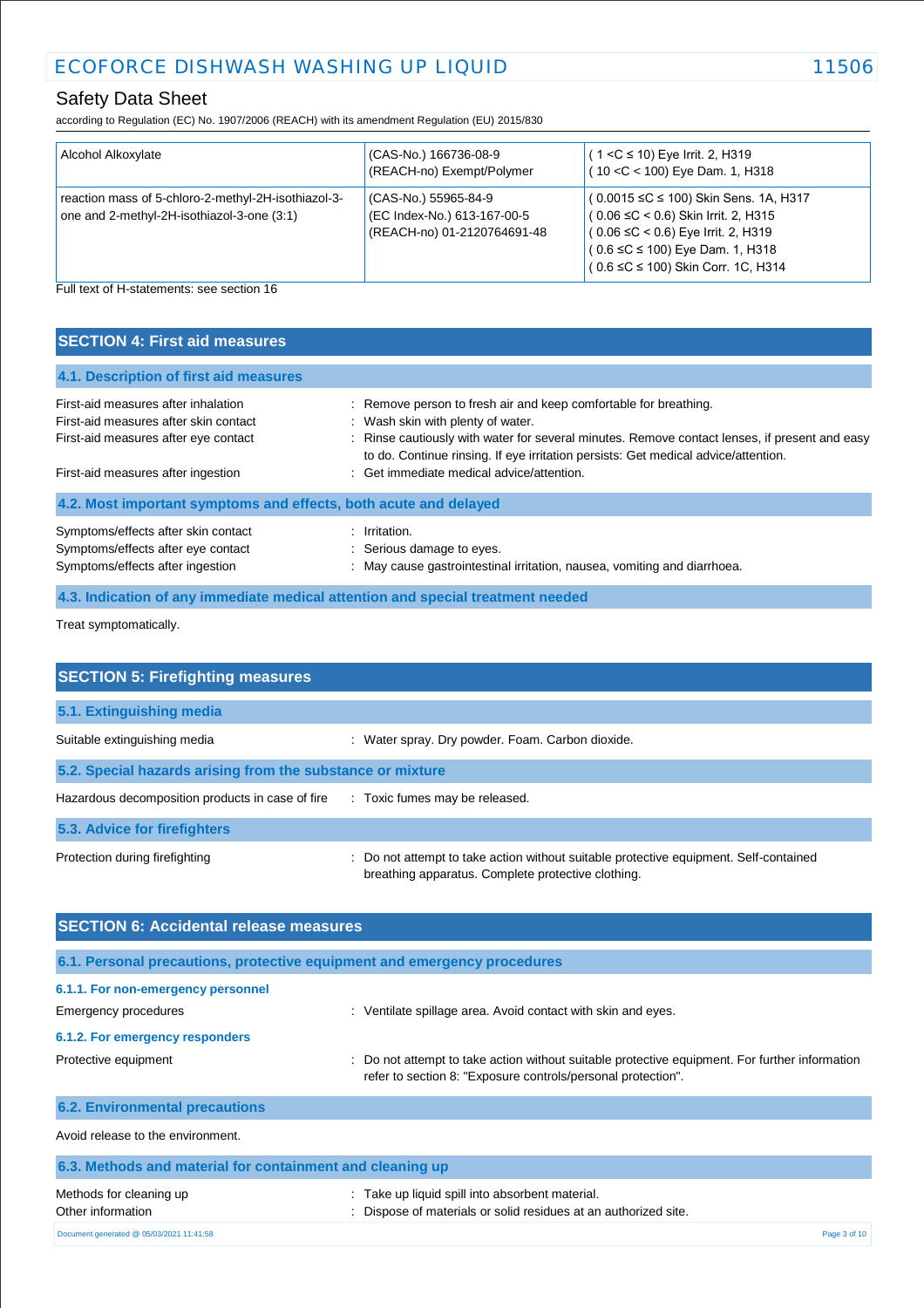# Safety Data Sheet

according to Regulation (EC) No. 1907/2006 (REACH) with its amendment Regulation (EU) 2015/830

#### **6.4. Reference to other sections**

For further information refer to section 13.

| <b>SECTION 7: Handling and storage</b>                            |                                                                                                                         |  |
|-------------------------------------------------------------------|-------------------------------------------------------------------------------------------------------------------------|--|
| 7.1. Precautions for safe handling                                |                                                                                                                         |  |
| Precautions for safe handling                                     | : Ensure good ventilation of the work station. Avoid contact with skin and eyes. Wear<br>personal protective equipment. |  |
| Hygiene measures                                                  | : Do not eat, drink or smoke when using this product. Always wash hands after handling the<br>product.                  |  |
| 7.2. Conditions for safe storage, including any incompatibilities |                                                                                                                         |  |
| Storage conditions                                                | : Store in a well-ventilated place. Keep cool.                                                                          |  |
| 7.3. Specific end use(s)                                          |                                                                                                                         |  |
| No additional information available                               |                                                                                                                         |  |

# **SECTION 8: Exposure controls/personal protection**

## **8.1. Control parameters**

**8.1.1 National occupational exposure and biological limit values** 

No additional information available

#### **8.1.2. Recommended monitoring procedures**

- No additional information available
- **8.1.3. Air contaminants formed**

No additional information available

## **8.1.4. DNEL and PNEC**

No additional information available

#### **8.1.5. Control banding**

No additional information available

**8.2. Exposure controls**

#### **8.2.1. Appropriate engineering controls**

#### **Appropriate engineering controls:**

Ensure good ventilation of the work station.

#### **8.2.2. Personal protection equipment**

**Personal protective equipment symbol(s):**



#### **8.2.2.1. Eye and face protection**

**Eye protection:**

Safety glasses. EN 166

# **8.2.2.2. Skin protection**

**Skin and body protection:**

Not required for normal conditions of use

Document generated @ 05/03/2021 11:41:58 Page 4 of 10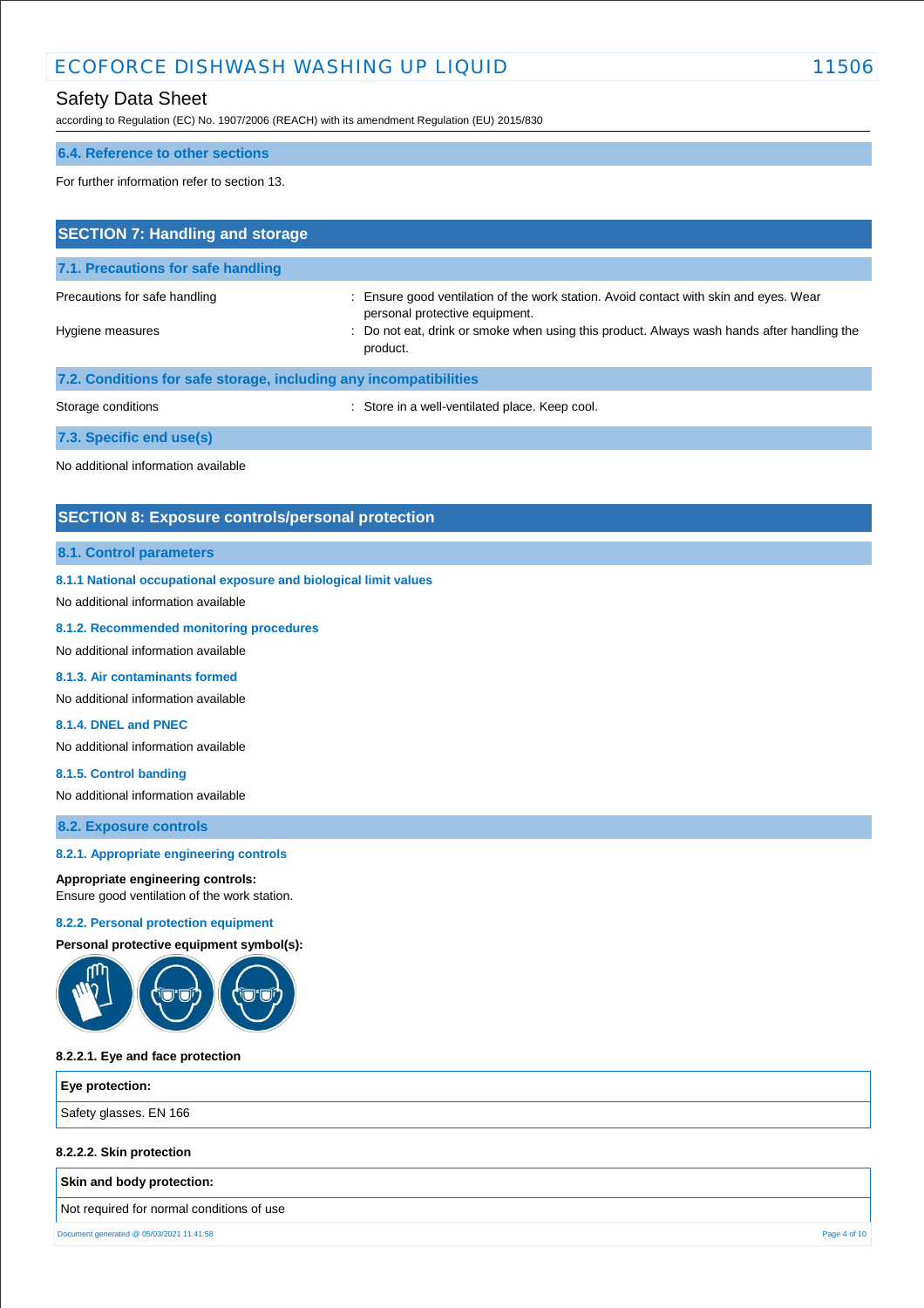# Safety Data Sheet

according to Regulation (EC) No. 1907/2006 (REACH) with its amendment Regulation (EU) 2015/830

## **Hand protection:**

Chemical resistant gloves (according to European standard EN 374 or equivalent). Nitrile rubber gloves

| Other skin protection<br>Materials for protective clothing: |  |  |
|-------------------------------------------------------------|--|--|
| Not required for normal conditions of use                   |  |  |
| 8.2.2.3. Respiratory protection                             |  |  |
| <b>Respiratory protection:</b>                              |  |  |

Not required for normal conditions of use

#### **8.2.2.4. Thermal hazards**

No additional information available

#### **8.2.3. Environmental exposure controls**

#### **Environmental exposure controls:**

Avoid release to the environment.

| <b>SECTION 9: Physical and chemical properties</b><br>9.1. Information on basic physical and chemical properties |                     |  |
|------------------------------------------------------------------------------------------------------------------|---------------------|--|
|                                                                                                                  |                     |  |
| Appearance                                                                                                       | : Mobile liquid.    |  |
| Colour                                                                                                           | light green.        |  |
| Odour                                                                                                            | : odourless.        |  |
| Odour threshold                                                                                                  | : No data available |  |
| рH                                                                                                               | : 7                 |  |
| Relative evaporation rate (butylacetate=1)                                                                       | No data available   |  |
| Melting point                                                                                                    | : Not applicable    |  |
| Freezing point                                                                                                   | No data available   |  |
| Boiling point                                                                                                    | : $\geq 100$ °C     |  |
| Flash point                                                                                                      | : No data available |  |
| Auto-ignition temperature                                                                                        | No data available   |  |
| Decomposition temperature                                                                                        | : No data available |  |
| Flammability (solid, gas)                                                                                        | Not applicable      |  |
| Vapour pressure                                                                                                  | No data available   |  |
| Relative vapour density at 20 °C                                                                                 | No data available   |  |
| Relative density                                                                                                 | 1.03                |  |
| Solubility                                                                                                       | Soluble in water.   |  |
| Partition coefficient n-octanol/water (Log Pow)                                                                  | : No data available |  |
| Viscosity, kinematic                                                                                             | No data available   |  |
| Viscosity, dynamic                                                                                               | : No data available |  |
| <b>Explosive properties</b>                                                                                      | No data available   |  |
| Oxidising properties                                                                                             | : No data available |  |
| <b>Explosive limits</b>                                                                                          | : No data available |  |
| 9.2. Other information                                                                                           |                     |  |

No additional information available

# **SECTION 10: Stability and reactivity**

#### **10.1. Reactivity**

The product is non-reactive under normal conditions of use, storage and transport.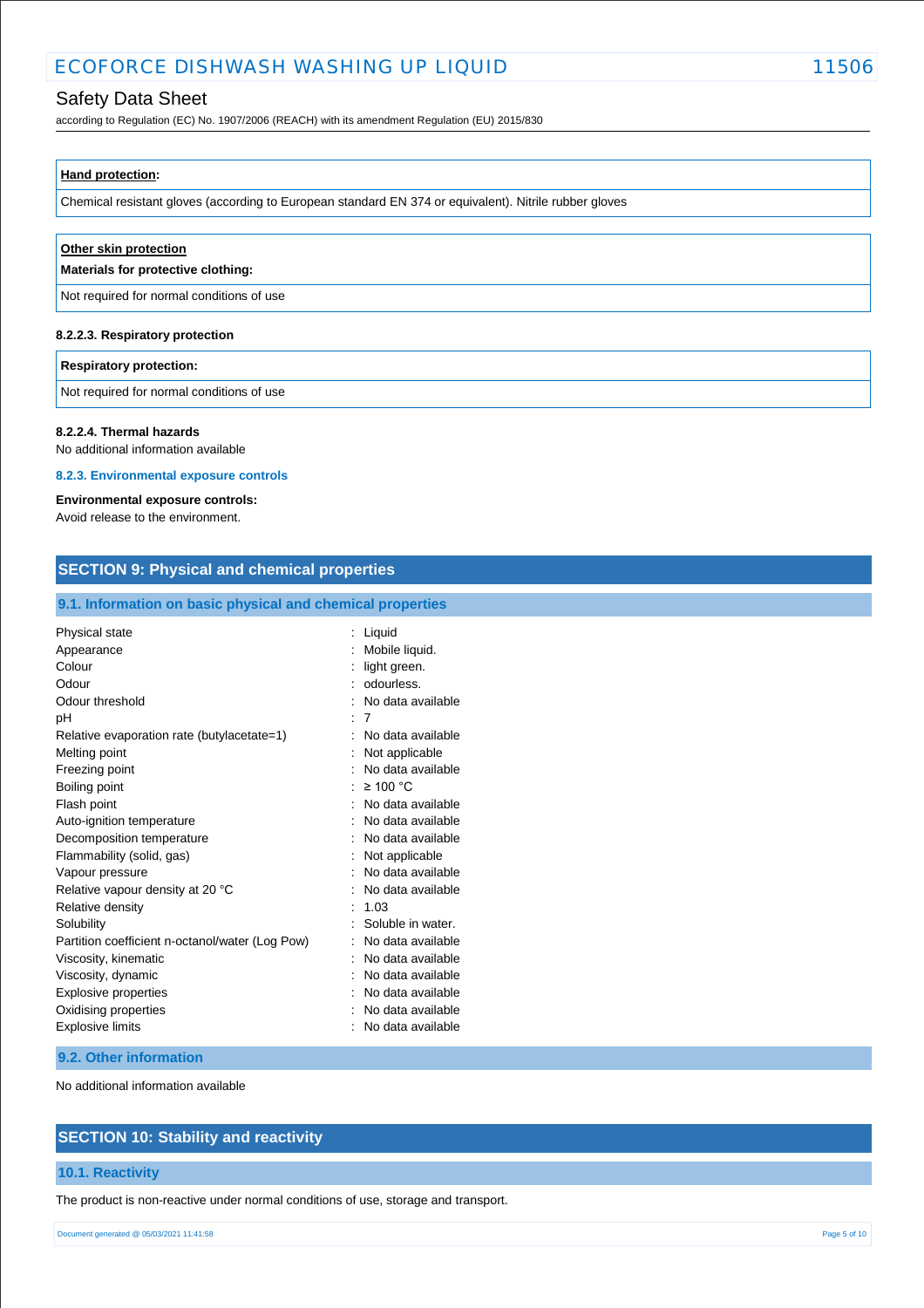# Safety Data Sheet

according to Regulation (EC) No. 1907/2006 (REACH) with its amendment Regulation (EU) 2015/830

## **10.2. Chemical stability**

Stable under normal conditions.

**10.3. Possibility of hazardous reactions**

No dangerous reactions known under normal conditions of use.

**10.4. Conditions to avoid**

None under recommended storage and handling conditions (see section 7).

**10.5. Incompatible materials**

None under normal use.

**10.6. Hazardous decomposition products**

Under normal conditions of storage and use, hazardous decomposition products should not be produced.

| <b>SECTION 11: Toxicological information</b> |                                       |  |
|----------------------------------------------|---------------------------------------|--|
| 11.1 Information on toxicological effects    |                                       |  |
| Acute toxicity (oral)                        | : Not classified                      |  |
| Acute toxicity (dermal)                      | Not classified                        |  |
| Acute toxicity (inhalation)                  | : Not classified                      |  |
| Skin corrosion/irritation                    | Causes skin irritation.<br>pH: 7      |  |
| Serious eye damage/irritation                | : Causes serious eye damage.<br>pH: 7 |  |
| Respiratory or skin sensitisation            | : Not classified                      |  |
| Germ cell mutagenicity                       | : Not classified                      |  |
| Carcinogenicity                              | : Not classified                      |  |
| Reproductive toxicity                        | : Not classified                      |  |
| STOT-single exposure                         | Not classified                        |  |
| STOT-repeated exposure                       | Not classified<br>÷                   |  |
| Aspiration hazard                            | Not classified<br>÷                   |  |
|                                              |                                       |  |

| <b>SECTION 12: Ecological information</b>                    |                                                                                                                            |  |
|--------------------------------------------------------------|----------------------------------------------------------------------------------------------------------------------------|--|
| 12.1. Toxicity                                               |                                                                                                                            |  |
| Ecology - general                                            | : The product is not considered harmful to aquatic organisms nor to cause long-term adverse<br>effects in the environment. |  |
| Hazardous to the aquatic environment, short-term<br>(acute)  | : Not classified                                                                                                           |  |
| Hazardous to the aquatic environment, long-term<br>(chronic) | : Not classified                                                                                                           |  |

| Benzenesulphonic acid, C10-13-alkyl derivs., sodium salts (68411-30-3) |                    |
|------------------------------------------------------------------------|--------------------|
| LC50 - Fish [1]                                                        | $1.67$ mg/l        |
| EC50 - Other aquatic organisms [1]                                     | 2.9 mg/l waterflea |
| EC50 - Other aquatic organisms [2]                                     | 127.9 mg/l         |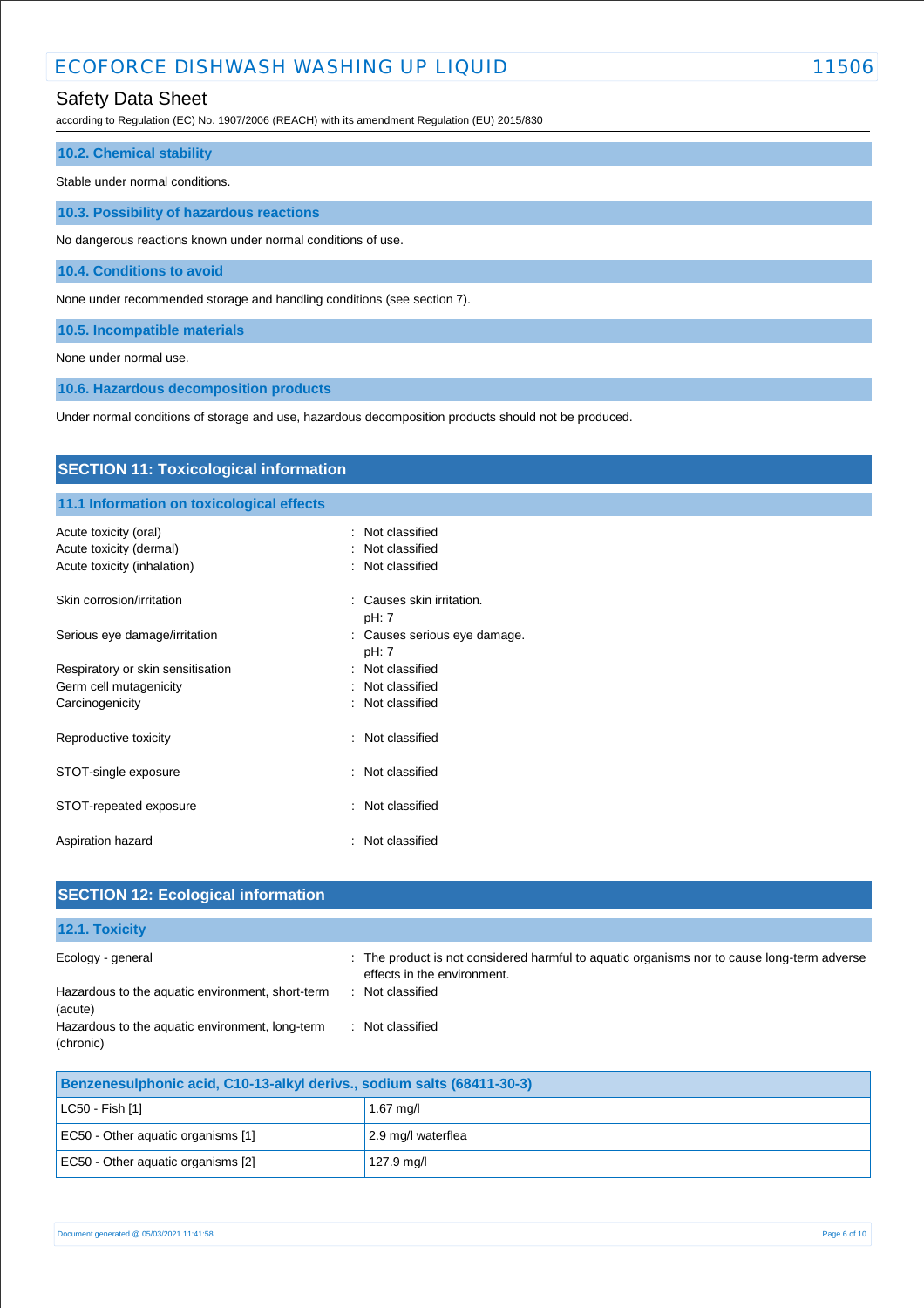# Safety Data Sheet

according to Regulation (EC) No. 1907/2006 (REACH) with its amendment Regulation (EU) 2015/830

| Cocamidopropyl betaine (147170-44-3) |                     |  |
|--------------------------------------|---------------------|--|
| $ $ LC50 - Fish [1]                  | $> 1(1 - 10)$ mg/kg |  |
| EC50 - Crustacea [1]                 | $> 1(1 - 10)$ mg/l  |  |
| ErC50 other aquatic plants           | $> 1(1 - 10)$ mg/l  |  |
| NOEC chronic fish                    | $\leq 1$ mg/        |  |
| NOEC chronic crustacea               | $\leq 1$ mg/l       |  |

| Alkyl, C8-10, polyglucoside (68515-73-1) |                           |
|------------------------------------------|---------------------------|
| $ $ LC50 - Fish [1]                      | 126 mg/l                  |
| EC50 - Other aquatic organisms [1]       | $\geq 100$ mg/l waterflea |
| EC50 - Other aquatic organisms [2]       | $27.2 \text{ mg/l}$       |

| Alcohol Alkoxylate (166736-08-9) |                 |
|----------------------------------|-----------------|
| $ $ LC50 - Fish [1]              | $10 - 100$ mg/l |
| EC50 - Crustacea [1]             | $10 - 100$ mg/l |
| ErC50 other aquatic plants       | $10 - 100$ mg/l |

# **12.2. Persistence and degradability**

#### No additional information available

| 12.3. Bioaccumulative potential                                        |      |  |
|------------------------------------------------------------------------|------|--|
| Benzenesulphonic acid, C10-13-alkyl derivs., sodium salts (68411-30-3) |      |  |
|                                                                        |      |  |
| Partition coefficient n-octanol/water (Log Pow)                        | 3.32 |  |
|                                                                        |      |  |

**12.4. Mobility in soil**

No additional information available

**12.5. Results of PBT and vPvB assessment**

No additional information available

**12.6. Other adverse effects**

No additional information available

# **SECTION 13: Disposal considerations**

#### **13.1. Waste treatment methods**

Waste treatment methods : Dispose of contents/container in accordance with licensed collector's sorting instructions.

# **SECTION 14: Transport information**

In accordance with ADR / IMDG / IATA

| 14.1 UN number                                 |                                                                     |  |
|------------------------------------------------|---------------------------------------------------------------------|--|
| UN-No. (ADR)<br>UN-No. (IMDG)<br>UN-No. (IATA) | : Not applicable<br>: Not applicable<br>$\therefore$ Not applicable |  |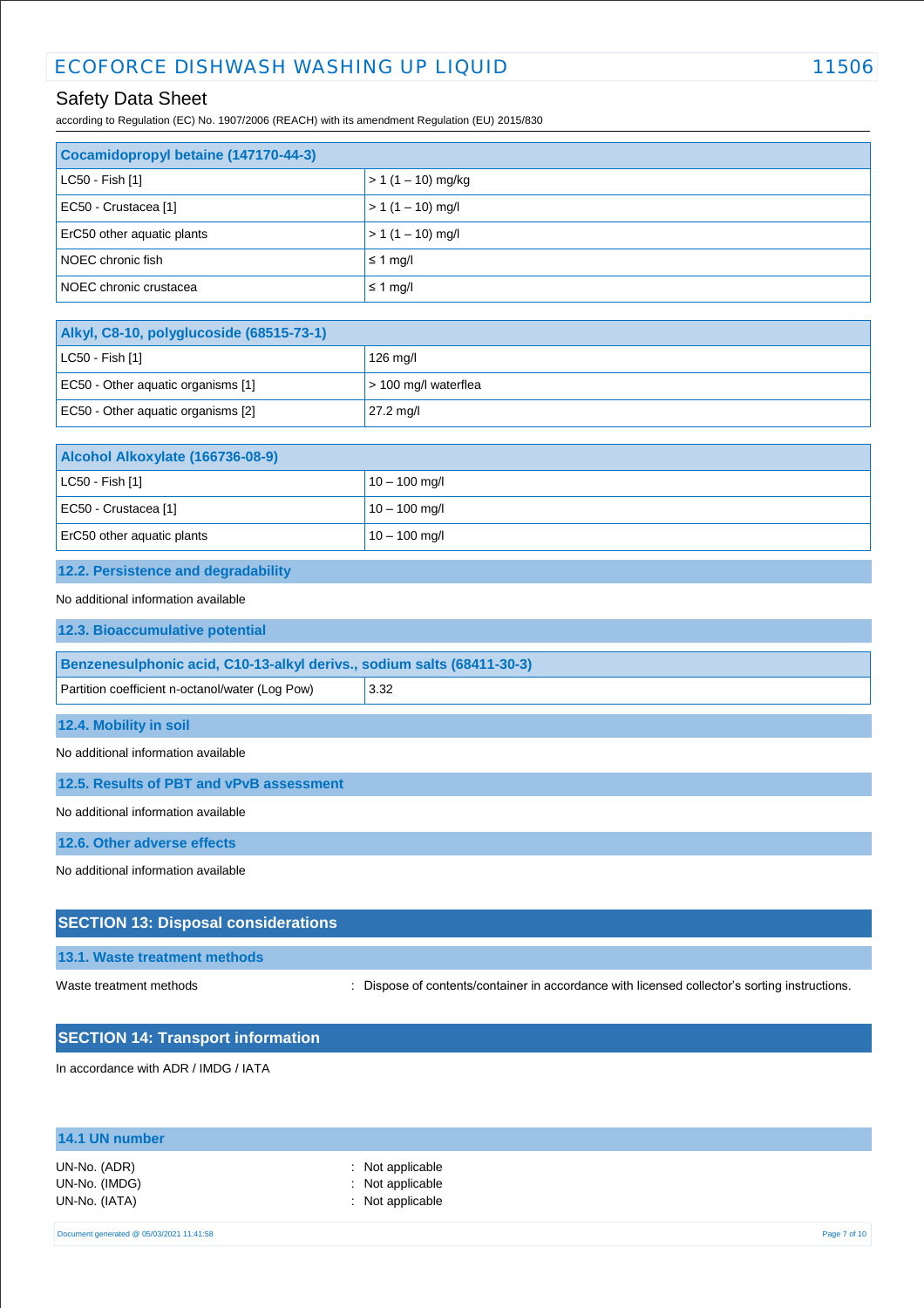according to Regulation (EC) No. 1907/2006 (REACH) with its amendment Regulation (EU) 2015/830

| 14.2. UN proper shipping name                                                                                                                          |                                                          |
|--------------------------------------------------------------------------------------------------------------------------------------------------------|----------------------------------------------------------|
| Proper Shipping Name (ADR)<br>Proper Shipping Name (IMDG)<br>Proper Shipping Name (IATA)                                                               | Not applicable<br>: Not applicable<br>: Not applicable   |
| 14.3. Transport hazard class(es)                                                                                                                       |                                                          |
| <b>ADR</b><br>Transport hazard class(es) (ADR)<br><b>IMDG</b><br>Transport hazard class(es) (IMDG)<br><b>IATA</b><br>Transport hazard class(es) (IATA) | : Not applicable<br>: Not applicable<br>: Not applicable |
| 14.4. Packing group                                                                                                                                    |                                                          |
| Packing group (ADR)<br>Packing group (IMDG)<br>Packing group (IATA)                                                                                    | : Not applicable<br>Not applicable<br>: Not applicable   |
| <b>14.5. Environmental hazards</b>                                                                                                                     |                                                          |
| Dangerous for the environment<br>Marine pollutant<br>Other information                                                                                 | : No<br>: No<br>No supplementary information available   |
| 14.6. Special precautions for user                                                                                                                     |                                                          |
| <b>Overland transport</b><br>No data available<br><b>Transport by sea</b><br>No data available<br>Air transport<br>No data available                   |                                                          |

**14.7. Transport in bulk according to Annex II of Marpol and the IBC Code**

Not applicable

# **SECTION 15: Regulatory information**

**15.1. Safety, health and environmental regulations/legislation specific for the substance or mixture**

#### **15.1.1. EU-Regulations**

Contains no REACH substances with Annex XVII restrictions

Contains no substance on the REACH candidate list

Contains no REACH Annex XIV substances

Contains no substance subject to Regulation (EU) No 649/2012 of the European Parliament and of the Council of 4 July 2012 concerning the export and import of hazardous chemicals.

Contains no substance subject to Regulation (EU) No 2019/1021 of the European Parliament and of the Council of 20 June 2019 on persistent organic pollutants

| Detergent Regulation (648/2004/EC): Labelling of contents:                                    |               |  |
|-----------------------------------------------------------------------------------------------|---------------|--|
| <b>Component</b>                                                                              | $\frac{9}{6}$ |  |
| anionic surfactants                                                                           | 5-15%         |  |
| amphoteric surfactants, non-ionic surfactants                                                 | $< 5\%$       |  |
| reaction mass of 5-chloro-2-methyl-2H-isothiazol-3-one and 2-methyl-2H-isothiazol-3-one (3:1) |               |  |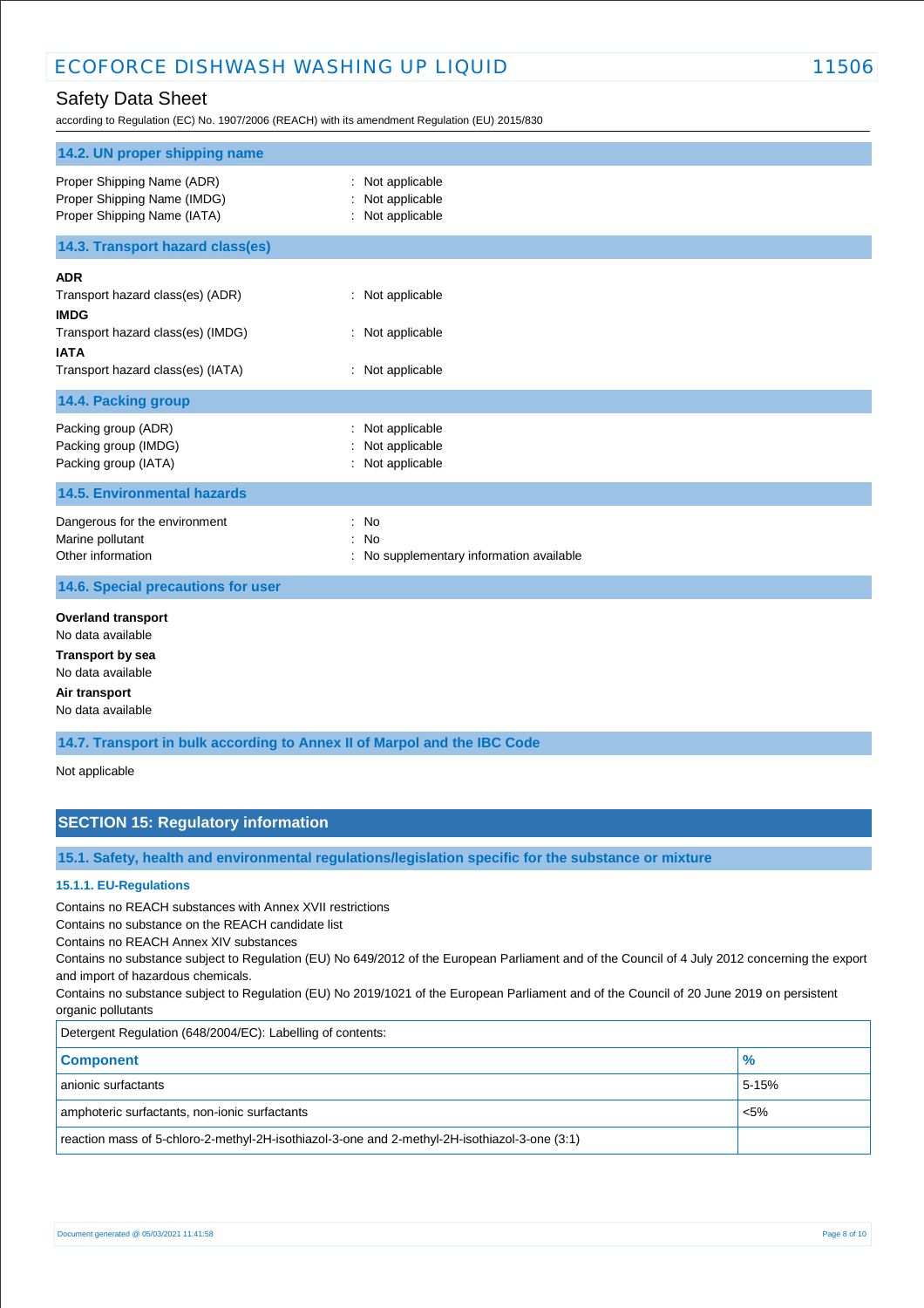according to Regulation (EC) No. 1907/2006 (REACH) with its amendment Regulation (EU) 2015/830

#### **15.1.2. National regulations**

#### **United Kingdom**

British National Regulations : Commission Regulation (EU) 2015/830 of 28 May 2015 amending Regulation (EC) No 1907/2006 of the European Parliament and of the Council on the Registration, Evaluation, Authorisation and Restriction of Chemicals (REACH). Classification Labelling Packaging Regulation; Regulation (EC) No 1272/2008. Detergent Regulation (648/2004/EC).

### **15.2. Chemical safety assessment**

No chemical safety assessment has been carried out

# **SECTION 16: Other information**

| Full text of H- and EUH-statements: |                                                                                                                                              |  |  |
|-------------------------------------|----------------------------------------------------------------------------------------------------------------------------------------------|--|--|
| Acute Tox. 2 (Dermal)               | Acute toxicity (dermal), Category 2                                                                                                          |  |  |
| Acute Tox. 2 (Inhalation)           | Acute toxicity (inhal.), Category 2                                                                                                          |  |  |
| Acute Tox. 3 (Oral)                 | Acute toxicity (oral), Category 3                                                                                                            |  |  |
| Acute Tox. 4 (Oral)                 | Acute toxicity (oral), Category 4                                                                                                            |  |  |
| Aquatic Acute 1                     | Hazardous to the aquatic environment - Acute Hazard, Category 1                                                                              |  |  |
| Aquatic Chronic 1                   | Hazardous to the aquatic environment - Chronic Hazard, Category 1                                                                            |  |  |
| Aquatic Chronic 3                   | Hazardous to the aquatic environment - Chronic Hazard, Category 3                                                                            |  |  |
| Eye Dam. 1                          | Serious eye damage/eye irritation, Category 1                                                                                                |  |  |
| Eye Irrit. 2                        | Serious eye damage/eye irritation, Category 2                                                                                                |  |  |
| Skin Corr, 1C                       | Skin corrosion/irritation, Category 1, Sub-Category 1C                                                                                       |  |  |
| Skin Irrit. 2                       | Skin corrosion/irritation, Category 2                                                                                                        |  |  |
| Skin Sens, 1A                       | Skin sensitisation, category 1A                                                                                                              |  |  |
| H301                                | Toxic if swallowed.                                                                                                                          |  |  |
| H302                                | Harmful if swallowed.                                                                                                                        |  |  |
| H310                                | Fatal in contact with skin.                                                                                                                  |  |  |
| H314                                | Causes severe skin burns and eye damage.                                                                                                     |  |  |
| H315                                | Causes skin irritation.                                                                                                                      |  |  |
| H317                                | May cause an allergic skin reaction.                                                                                                         |  |  |
| H318                                | Causes serious eye damage.                                                                                                                   |  |  |
| H319                                | Causes serious eye irritation.                                                                                                               |  |  |
| H330                                | Fatal if inhaled.                                                                                                                            |  |  |
| H400                                | Very toxic to aquatic life.                                                                                                                  |  |  |
| H410                                | Very toxic to aquatic life with long lasting effects.                                                                                        |  |  |
| H412                                | Harmful to aquatic life with long lasting effects.                                                                                           |  |  |
| <b>EUH208</b>                       | Contains reaction mass of 5-chloro-2-methyl-2H-isothiazol-3-one and 2-methyl-2H-isothiazol-3-one (3:1).<br>May produce an allergic reaction. |  |  |

| Classification and procedure used to derive the classification for mixtures according to Regulation (EC) 1272/2008 [CLP]: |      |                    |  |  |
|---------------------------------------------------------------------------------------------------------------------------|------|--------------------|--|--|
| Skin Irrit. 2                                                                                                             | H315 | Calculation method |  |  |
| Eye Dam. 1                                                                                                                | H318 | Calculation method |  |  |